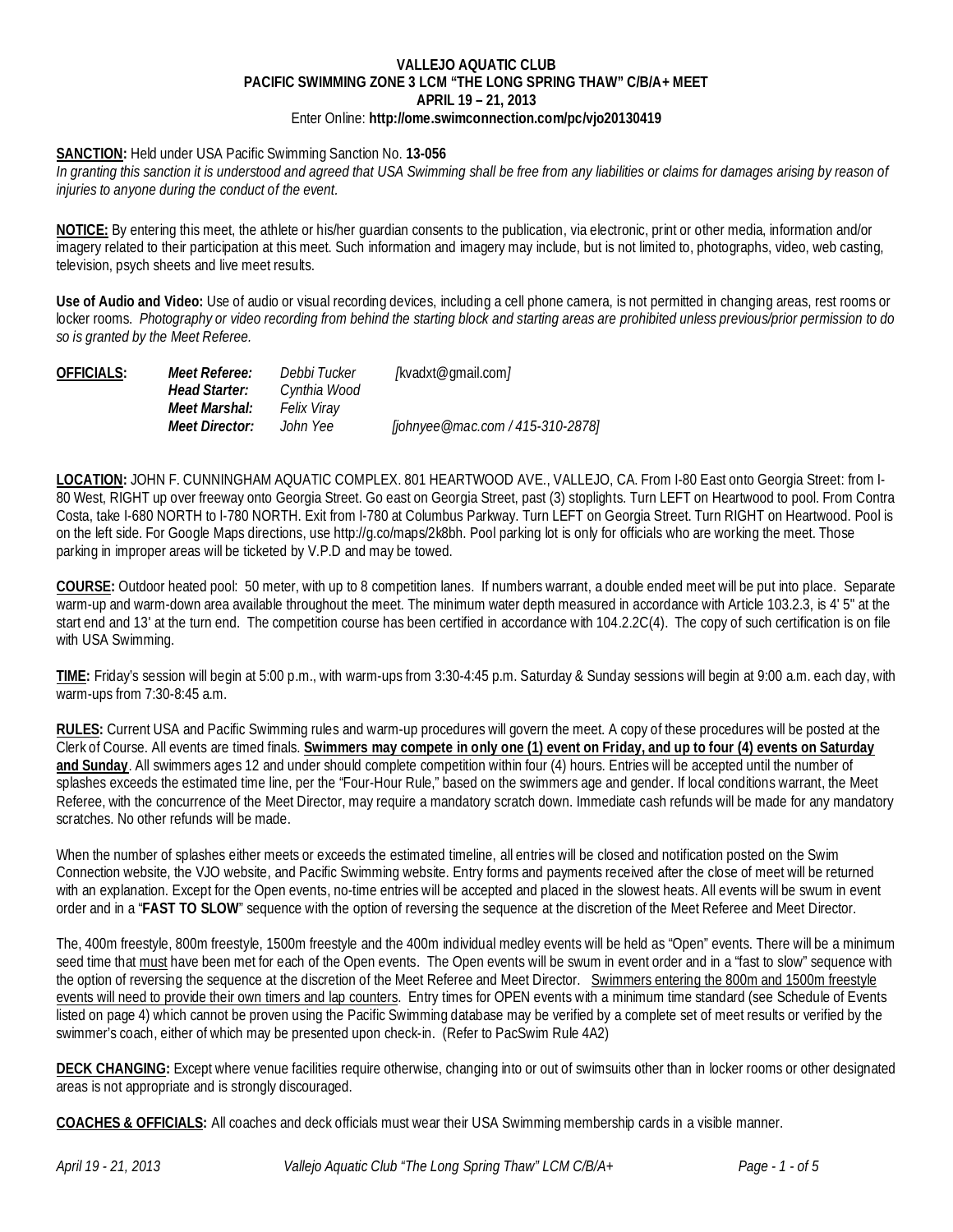**ATTENTION HIGH SCHOOL SWIMMERS (February through May): If you are a high school swimmer in competition season, you need to be unattached from this meet. It is your responsibility to be unattached from this meet. You can un-attach at the meet if necessary.**

**UNACCOMPANIED SWIMMERS:** Any USAS athlete-member competing at the meet must be accompanied by a USA Swimming member-coach for the purposes of athlete supervision during warm-up, competition and warm-down. If a coach-member of the athlete's USAS Club does not attend the meet to serve in said supervisory capacity, it is the responsibility of the swimmer or the swimmer's legal guardian to arrange for supervision by a USA Swimming member-coach. The Meet Director or Meet Referee may assist the swimmer in making arrangements for such supervision; however, it is recommended that such arrangements be made in advance of the meet by the athlete's USAS Club Member-Coach. The swimmer must be certified by a USA Swimming member coach as being proficient in performing a racing start or must start the race in the water. It is the responsibility of the swimmer or the swimmer's legal guardian to ensure compliance with this requirement.

**RESTRICTIONS:** Smoking and the use of other tobacco products is prohibited on the pool deck, in the locker rooms, in spectator seating, or standing areas and in all areas used by swimmers, during the meet and during warm-up periods. Sale and use of alcoholic beverages is prohibited in all areas of the meet venue. No deck changing. All shelters must be properly secured. No glass containers are allowed in the meet venue. No propane heater is permitted except for snack bar/meet operations. Pop-ups and tents will not be allowed on deck, except at the west end of the pool. For Fire and Safety purposes, the coaches' area is for coaches only. Swimmers/team members may check in with their coaches but cannot stay there. NO pets allowed on deck, other than service assistance animals.

**ELIGIBILITY:** Swimmers must be current members of USA-S and enter their name and registration number on the meet entry card as they are shown on their Registration Card. If this is not done, it may be difficult to match the swimmer with the registration and times database. The meet host must check all swimmer registrations against the SWIMS database; if found to be not registered, the Meet Director shall accept the registration at the meet (a \$10 surcharge will be added to the regular registration fee). Duplicate registrations will be refunded by mail. Swimmers in the "A" Division must have met at least the "PC-A" time standard. Swimmers in the "B" Division must have met at least the "PC-B" time standard. All entry times slower than the listed "PC-B" time standard will be in the "C" Division. Entries with **"NO TIME" will be accepted except in Open events.** Entry times submitted for this meet will be checked against a computer database and may be changed in accordance with Pacific Swimming Entry Time Verification Procedures. Disabled swimmers are welcomed to attend this meet and should contact the Meet Director regarding special accommodations on entry times and seeding, per Pacific Swimming policy. The swimmer's age will be the age of the swimmer on the first day of the meet.

**ENTRY FEES: \$2.75** per event, **\$10.00** participation fee per swimmer. Entries will be rejected if payment is not sent at time of request. Fees for entries in the OPEN events that cannot be proved in the computer database, by a set of complete meet results or verified by the swimmer's coach, will not be refunded.

| Make check payable to: | "Vallejo Aquatic Club" or "VJO" |
|------------------------|---------------------------------|
| Mail with entries to:  | VJO Meet Director               |
|                        | Re: Swim Meet Entries           |
|                        | P.O. Box 5846                   |
|                        | Vallejo, CA 94591-5846          |

**MAILED OR HAND DELIVERED ENTRIES**: Entries must be on the attached consolidated entry form. Forms must be filled out completely and printed clearly with swimmer's best time. Entries must be postmarked by midnight, Monday, **April 8** or hand delivered to the 801 Heartwood Ave., Vallejo, CA 94591 by 6:30 p.m. Thursday, **April 11, 2013**. No late entries will be accepted. No refunds will be made, except mandatory scratch downs. Requests for confirmation of receipt of entries should include a self-addressed envelope.

**ONLINE ENTRIES:** To enter on-line go to **http://ome.swimconnection.com/pc/vjo20130419** to receive an immediate entry confirmation. This method requires payment by credit card. Swim Connection LLC charges a processing fee for this service, equal to \$1 per swimmer plus 5% of the total Entry Fees. Please note that the processing fee is a separate fee from the Entry Fees. If you do not wish to pay the processing fee, enter the meet using a mail entry. **Entering online is a convenience, is completely voluntary, and is in no way required or expected of a swimmer by Pacific Swimming.** Online entries will be accepted through 11:59 p.m. Thursday, April 11, 2013.

**CHECK-IN:** The meet will be deck seeded. Swimmers must check-in at the Clerk-of-Course. Close of check-in for all events shall be no more than 60 minutes before the estimated time of the start of the first heat of the event. No event shall be closed more than 30 minutes before the scheduled start of the session. Swimmers who do not check-in will not be allowed to compete in the event.

**SCRATCHES:** Any swimmers not reporting for, or competing in an individual timed final event shall not be penalized.

**AWARDS:** Ribbons will be awarded to 1st through 8th place finishers in the A+, B and C divisions for each event and age group. 13 & OV events will be awarded as 13-14 and 15-16, 17-18 Age Groups. Swimmers aged 19 and over will not be awarded. "A" medals will be awarded to swimmers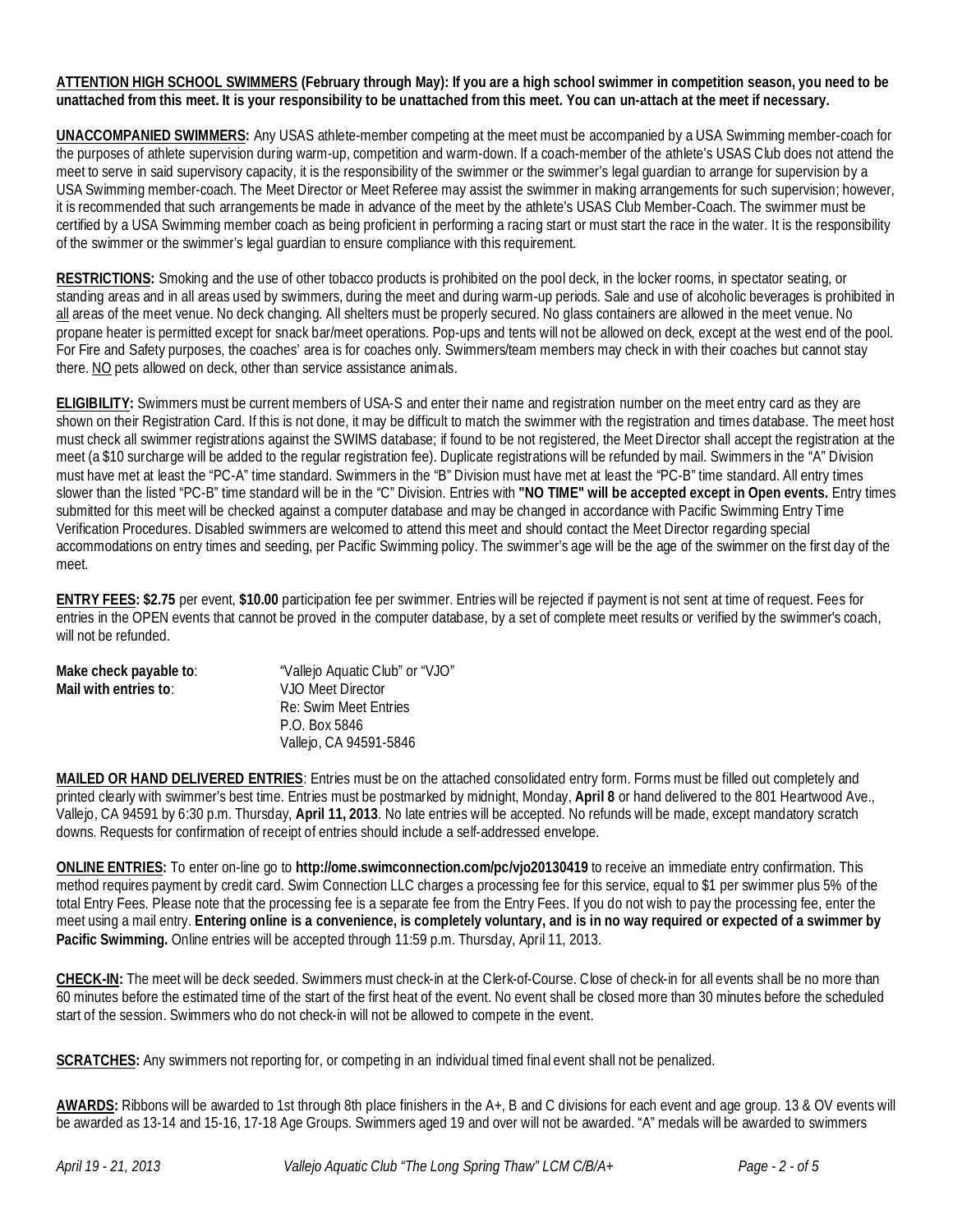achieving new "A" times swum during this meet only. Open events will not be awarded.

**ADMISSION:** FREE. A three-day program will be available for \$5.00

**REFRESHMENTS:** A snack bar will be available serving hot breakfast, hot lunches, and other nutritious items and beverages. Coaches and working deck officials will be provided lunch. Hospitality will serve refreshments to timers and volunteers.

**MISCELLANEOUS:** No overnight parking is allowed. Facilities will not be provided after meet hours. Please check our website, www.vallejoaquatic.org, for information on reserving a local hotel at a discounted price.

**MINIMUM OFFICIALS:** One half-hour before the scheduled start of each session, the Meet Referee shall conduct an inventory of Officials, and shall compare the number of swimmers present against the number of Officials present representing each team. No more than 3 days after close of entries, Meet management (referee or director) shall contact the representative from each team participating, and provide a preliminary inventory. Each team shall, by the start of the meet, provide to the Meet Director or designee a list of Officials who have agreed to represent that team during the meet, in accordance with the following table:

| Number of Swimmers Competing in Meet | <b>Trained and Carded Officials Requested</b> |
|--------------------------------------|-----------------------------------------------|
| $1 - 10$                             |                                               |
| $11-25$                              |                                               |
| $26 - 50$                            |                                               |
| 51-75                                |                                               |
| 76-100                               |                                               |
| 101 or more                          |                                               |

*\*Zone 3 Pacific Swimming will include Colorado, Intermediary/Chief Timing Judge, and Hy-Tek Computer Operators into the count of Officials for a session: these positions are not carded. Zone 3 Pacific Swimming will accept Trainees into the count of Officials for a session, so long as they are carded.*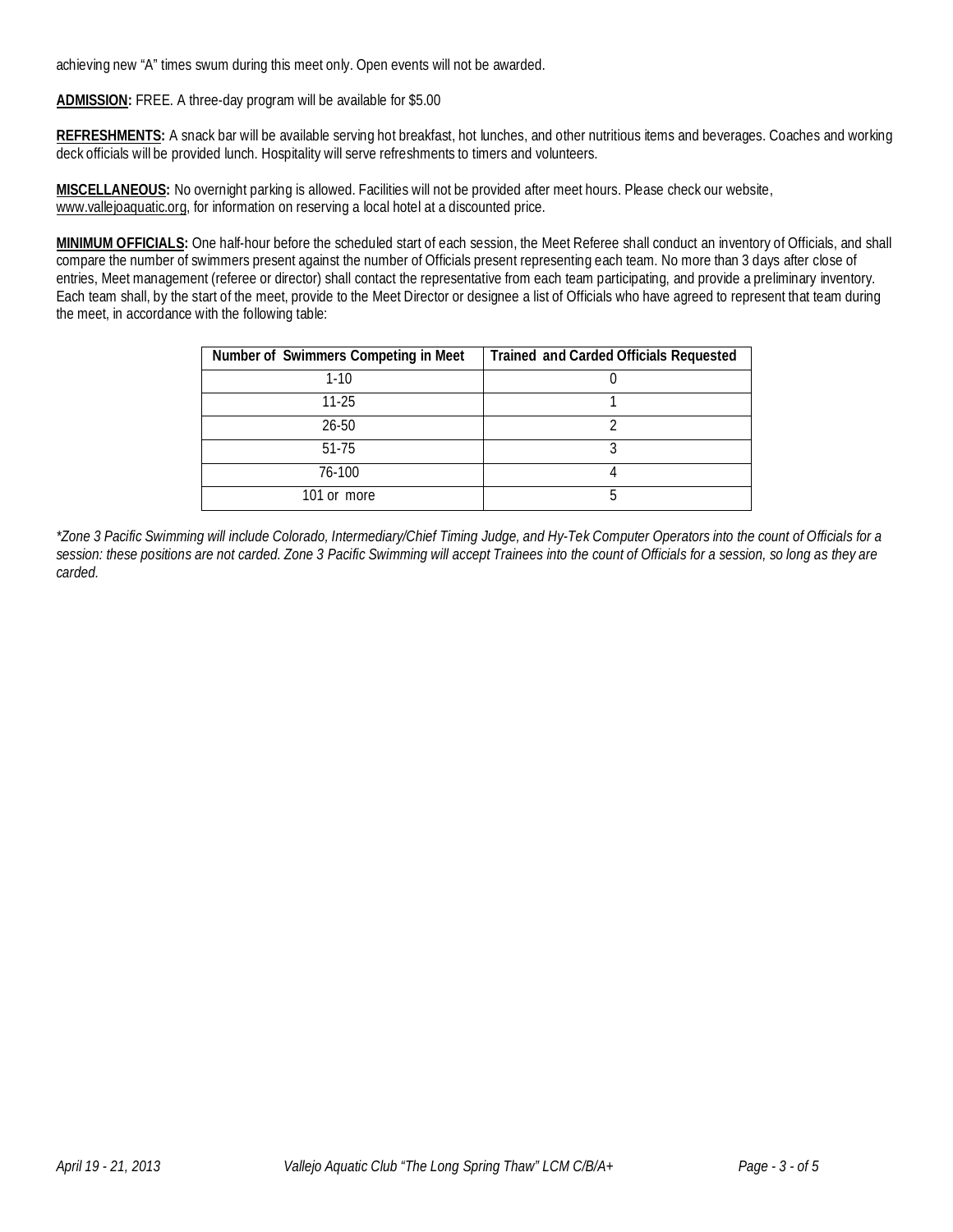# **SCHEDULE OF EVENTS**

| $1110a$ y, April 17, 2013 |          |                    |             |  |  |  |  |  |
|---------------------------|----------|--------------------|-------------|--|--|--|--|--|
| <b>GIRLS</b>              |          |                    | <b>BOYS</b> |  |  |  |  |  |
| FVFNT #                   | AGF      | <b>DESCRIPTION</b> | EVENT#      |  |  |  |  |  |
|                           | $9 - 10$ | 200 IM             |             |  |  |  |  |  |
|                           | $11-12$  | 200 IM             |             |  |  |  |  |  |
|                           | OPFN*    | <b>1500 FREE</b>   |             |  |  |  |  |  |

#### **Friday, April 19, 2013**

#### **Saturday, April 20, 2013**

| GIRLS         |           |                    | <b>BOYS</b> |
|---------------|-----------|--------------------|-------------|
| <b>EVENT#</b> | AGE       | <b>DESCRIPTION</b> | EVENT#      |
| 7             | OPEN**    | 400 IM             | 8           |
| 9             | 11 & OV   | 200 BREAST         | 10          |
| 11            | 13 & OV   | <b>200 FREE</b>    | 12          |
| 13            | 10 & UN   | 50 BREAST          | 14          |
| 15            | $11 - 12$ | 50 BREAST          | 16          |
| 17            | $9 - 10$  | 100 BACK           | 18          |
| 19            | $11 - 12$ | 100 BACK           | 20          |
| 21            | 13 & OV   | 100 BACK           | 22          |
| 23            | 10 & UN   | <b>50 FREE</b>     | 24          |
| 25            | $11 - 12$ | <b>50 FREE</b>     | 26          |
| 27            | 13 & OV   | <b>50 FREE</b>     | 28          |
| 29            | $9 - 10$  | <b>100 FLY</b>     | 30          |
| 31            | $11 - 12$ | <b>100 FLY</b>     | 32          |
| 33            | 13 & OV   | <b>100 FLY</b>     | 34          |
| 35            | OPEN***   | <b>800 FREE</b>    | 36          |

## **Sunday, April 21, 2013**

| <b>GIRLS</b>  |            |                    | <b>BOYS</b>   |
|---------------|------------|--------------------|---------------|
| <b>EVENT#</b> | <b>AGE</b> | <b>DESCRIPTION</b> | <b>EVENT#</b> |
| 37            | 11 & OV    | 200 BACK           | 38            |
| 39            | 10 & UN    | <b>50 FLY</b>      | 40            |
| 41            | $11 - 12$  | <b>50 FLY</b>      | 42            |
| 43            | 13 & OV    | 200 IM             | 44            |
| 45            | 10 & UN    | <b>100 FREE</b>    | 46            |
| 47            | $11 - 12$  | <b>100 FREE</b>    | 48            |
| 49            | 13 OV      | <b>100 FREE</b>    | 50            |
| 51            | $9 - 10$   | 100 BREAST         | 52            |
| 53            | $11 - 12$  | 100 BREAST         | 54            |
| 55            | 13& OV     | 100 BREAST         | 56            |
| 57            | 10 & UN    | 50 BACK            | 58            |
| 59            | $11 - 12$  | 50 BACK            | 60            |
| 61            | 13 & OV    | <b>200 FLY</b>     | 62            |
| 63            | OPEN****   | <b>400 FREE</b>    | 64            |

\* Minimum Standard: Girls 25:48.79 / Boys 26:00.89 \*\* Minimum Standard: Girls 7:21.69 / Boys 7:27.09 \*\*\* Minimum Standard: Girls 13:24.69 / Boys 13:19.89 \*\*\*\* Minimum Standard: Girls 6:29.69 / Boys 6:28.09

*Use the following URL to find the current time standards: http://www.pacswim.org/2013\_AB\_LC.pdf*